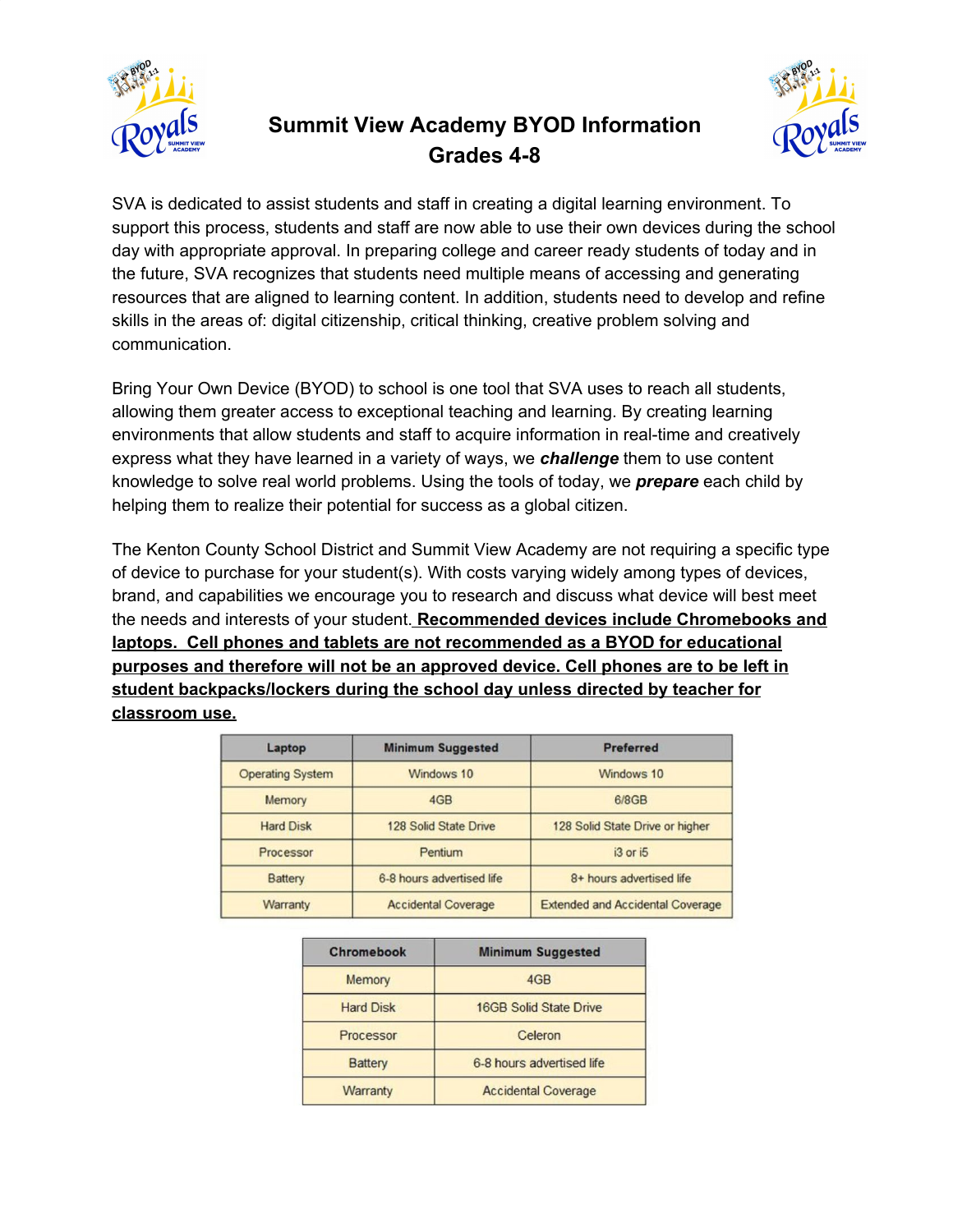



### **Goals of SVA's Bring Your Own Device:**

- Improve student learning by seamlessly integrating the use of technology in schools
- Expand learning beyond the classroom
- Promote greater collaboration and feedback with students, staff, and families
- Promote the use of a variety of technology tools and cloud-based applications to analyze data and solve problems
- Teach Digital Citizenship through the appropriate, responsible use of technology

SVA is not responsible for any device or data loss, theft, damage or other associated costs of replacement or repair incurred during the school day or at home as a result of participation in this program. SVA staff will be unable to store, support or troubleshoot student owned devices. It is recommended that parents record the serial number, make/type/model of any devices being sent to school for BYOD to assist in claiming/returning any devices found during the school day.

KCSD uses technological measures such as filtering to promote Internet safety. Filtering limits students' ability to access harmful Internet sites from any device connected to the KCSD network, but only when this equipment is used in school on the KCSD network. Access through cellular networks does not provide the same measures of filtering. Students should only use the KCSD network (not private cellular service) for Internet access while on KCSD property. The purpose of allowing students to use his/her device is to participate in teacher-approved activities and for educational reasons in support of SVA curriculum for instructional purposes, such as keeping track of classroom assignments, research, and other related class activities. Consequences will be imposed if the AUP is not followed and the student uses the device for non-educational purposes.

If interested, please complete the BYOD Guidelines and Permission Form. Return completed forms to Carrie Holloway, Assistant Principal, in the main office. Once the forms have been reviewed, parents and teachers will receive email notification of the student's BYOD approval or denial. Only then can students bring the approved device to school.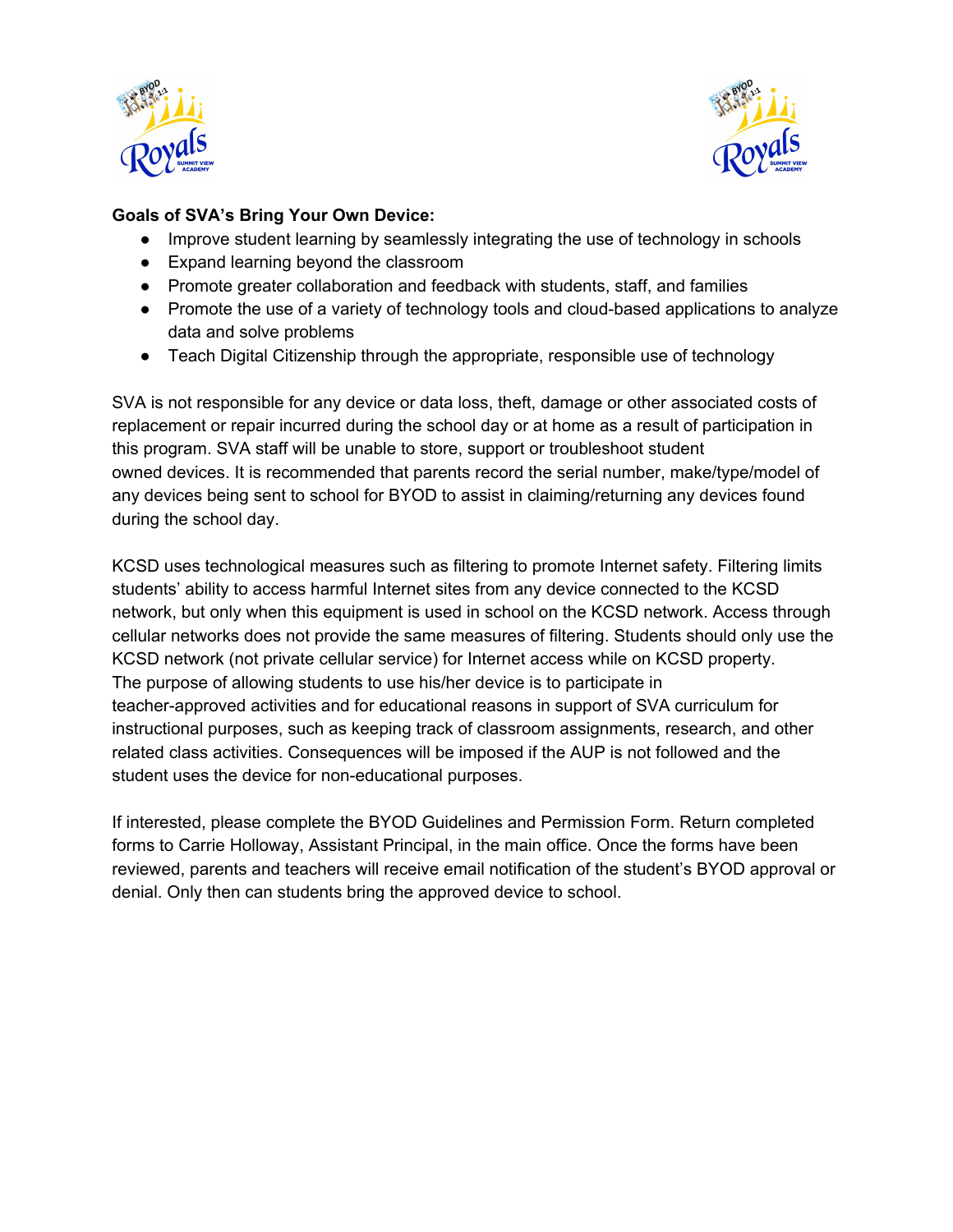



# **BYOD Guidelines for SVA Students Grades 4-8**

- 1. You are responsible for keeping your device safe. No one else at school is responsible for a lost, stolen, or damaged device. It is your responsibility.
- 2. It is recommended to use skins, decals, or labels to make it easy to know which device is yours.
- 3. You must use the school's KCSD Wireless and log in using your school email and password. We will teach you how to access our Wi-Fi.
- 4. Charge your device before you bring it to school.
- 5. Your device must remain off unless your teacher gives you permission to use it for learning.
- 6. When using your device, it must be on silent mode at all times unless sound is needed for learning with your teacher's permission.
- 7. Earbuds/headphones are highly recommended.
- 8. Your device will be unable to print at school.
- 9. You may not use your device to make phone calls, instant message or text. Cell phones are to be left in lockers/backpacks during the school day unless directed by a teacher for instructional purposes.
- 10. You may not take pictures or videos of anyone at school unless your teacher is supervising you and it is for an educational purpose.
- 11. Educational games are only to be played on your device if they are part of your teacher's assignment.
- 12. You must follow any other rules or procedures your teacher may set up for your classroom.
- 13. You must have a signed copy of the BYOD Guidelines for SVA Students on file at school.
- 14. It is recommended that students put a passcode/password on their device.

I have read and understand the Student Expectations and BYOD Guidelines for SVA Students. By signing below, I agree to follow the Student Expectations BYOD Guidelines for SVA Students.

\_\_\_\_\_\_\_\_\_\_\_\_\_\_\_\_\_\_\_\_\_\_\_\_\_\_\_\_\_\_\_\_\_\_\_\_\_\_\_\_\_\_\_\_\_\_\_\_\_ \_\_\_\_\_\_\_\_\_\_\_\_\_\_\_\_\_\_\_\_\_\_\_

\_\_\_\_\_\_\_\_\_\_\_\_\_\_\_\_\_\_\_\_\_\_\_\_\_\_\_\_\_\_\_\_\_\_\_\_\_\_\_\_\_\_\_\_\_\_\_\_ \_\_\_\_\_\_\_\_\_\_\_\_\_\_\_\_\_\_\_\_\_\_\_

Student Signature Date Date

Parent Signature Date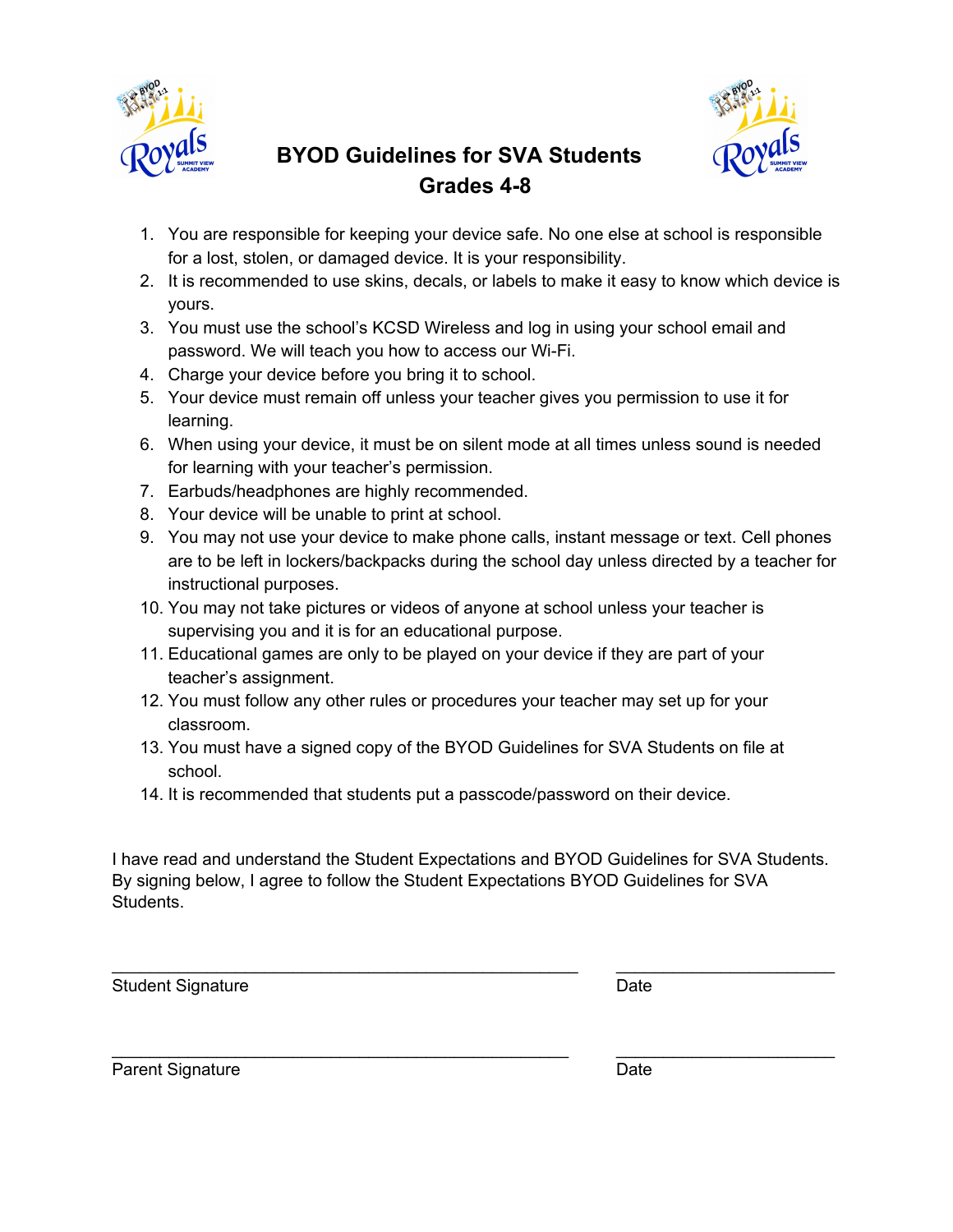

Return completed forms to Carrie Holloway, Assistant Principal, in the main office. Once forms have been reviewed, parents and teachers will receive email notification of the student's BYOD approval or denial. Only then can students bring the approved device to school.



### **BYOD Permission Form**

I, \_\_\_\_\_\_\_\_\_\_\_\_\_\_\_\_\_\_\_\_\_\_\_\_\_\_\_\_\_\_, agree to allow \_\_\_\_\_\_\_\_\_\_\_\_\_\_\_\_\_\_\_\_\_\_\_\_\_\_\_\_\_\_\_\_

Printed Name of Parent/Legal Guardian **Printed Name of Student** Printed Name of Student

To bring a personally owned computing/networking device (hereafter "device") for instructional use in Summit View Academy (hereafter "SVA").

My signature below acknowledges that I agree to allow my child to use the device and that SVA is not responsible for any device or data loss, theft, damage or other associated costs of replacement or repair incurred during the school day or at home as a result of participation in this program. I understand that SVA staff will be unable to store, support or troubleshoot student-owned devices. Only the student listed below may use the device(s) listed below.

SVA uses technological measures such as filtering to promote Internet safety. Filtering limits students' ability to access harmful Internet sites from any device connected to the KCSD network. Access through cellular networks does not provide the same measures of filtering. Students should only use the KCSD network (not private cellular service) for Internet access while on SVA property.

I understand that the purpose of allowing my child to use his/her device is to participate in teacher-approved activities and for educational reasons in support of SVA curriculum for instructional purposes, such as keeping track of classroom assignments, research, and other related class activities. Consequences will be imposed in accordance with Kenton County School District's Code of Expected Behavior and Conduct and the Acceptable Use Policy.

\_\_\_\_\_\_\_\_\_\_\_\_\_\_\_\_\_\_\_\_\_\_\_\_\_\_\_\_\_\_\_\_\_\_\_\_\_\_\_\_ \_\_\_\_\_\_\_\_\_\_\_\_\_\_\_\_\_\_\_\_\_\_\_\_\_\_\_\_\_\_\_

Signature of Parent/Legal Guardian Date **Date** Date Date

Parent email: **Example 2018** 

#### **Student's Acknowledgement:**

By signing this BYOD Device Permission Form, I acknowledge that I will utilize the device(s) for instructional purposes and in accordance with Board of Education Policies and SVA regulations while at SVA or on the KCSD network.

\_\_\_\_\_\_\_\_\_\_\_\_\_\_\_\_\_\_\_\_\_\_\_\_\_\_\_\_\_\_\_\_\_\_\_\_\_\_\_\_ \_\_\_\_\_\_\_\_\_\_\_\_\_\_\_\_\_\_\_\_\_\_\_\_\_\_\_\_\_\_\_

Signature of Student Date Date Date Date Date

**Device Registration:**

Device type: \_\_\_\_\_\_\_\_\_\_\_\_\_\_\_\_\_\_\_\_\_\_\_\_\_ Serial number: \_\_\_\_\_\_\_\_\_\_\_\_\_\_\_\_\_\_\_\_\_\_\_\_\_